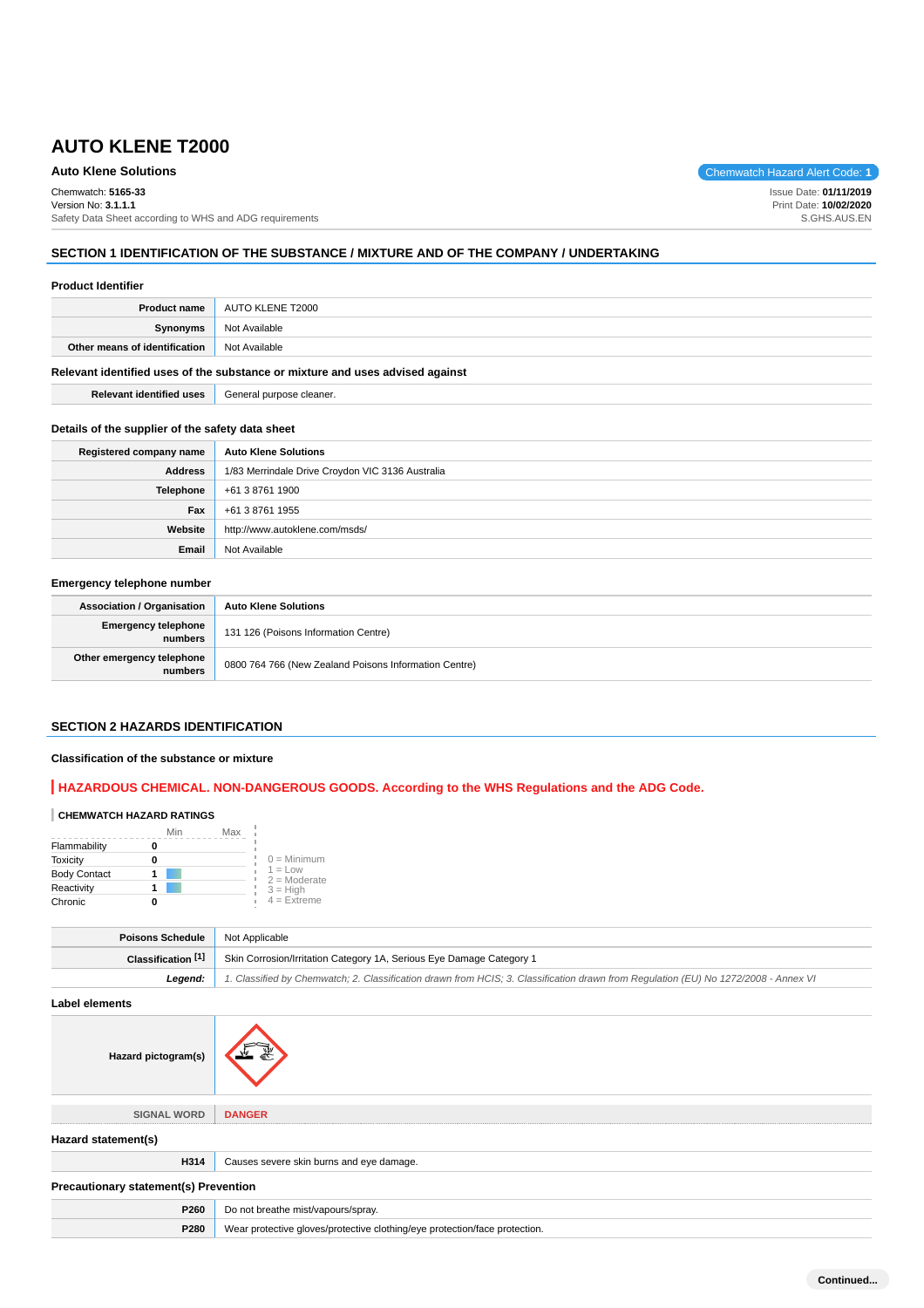### **Precautionary statement(s) Response**

| P301+P330+P331 | IF SWALLOWED: Rinse mouth. Do NOT induce vomiting.                                                                               |
|----------------|----------------------------------------------------------------------------------------------------------------------------------|
| P303+P361+P353 | IF ON SKIN (or hair): Remove/Take off immediately all contaminated clothing. Rinse skin with water/shower.                       |
| P305+P351+P338 | IF IN EYES: Rinse cautiously with water for several minutes. Remove contact lenses, if present and easy to do. Continue rinsing. |
| P310           | Immediately call a POISON CENTER or doctor/physician.                                                                            |
| P321           | Specific treatment (see advice on this label).                                                                                   |
| P363           | Wash contaminated clothing before reuse.                                                                                         |
| P304+P340      | IF INHALED: Remove victim to fresh air and keep at rest in a position comfortable for breathing.                                 |

## **Precautionary statement(s) Storage**

**P405** Store locked up.

## **Precautionary statement(s) Disposal**

**P501** Dispose of contents/container to authorised hazardous or special waste collection point in accordance with any local regulation

### **SECTION 3 COMPOSITION / INFORMATION ON INGREDIENTS**

#### **Substances**

See section below for composition of Mixtures

#### **Mixtures**

| <b>CAS No</b> | %[weight] | Name                            |
|---------------|-----------|---------------------------------|
| 111-76-2      | $<$ 10    | ethylene givcol monobutyl ether |
| Not Available | $<$ 10    | non ionic + anionic surfactants |
| Not Available | $<$ 10    | phosphates                      |
| 6834-92-0     | $<$ 10    | sodium metasilicate, anhydrous  |

## **SECTION 4 FIRST AID MEASURES**

#### **Description of first aid measures**

| <b>Eye Contact</b>  | If this product comes in contact with eyes:<br>▶ Wash out immediately with water.<br>If irritation continues, seek medical attention.<br>► Removal of contact lenses after an eye injury should only be undertaken by skilled personnel. |
|---------------------|------------------------------------------------------------------------------------------------------------------------------------------------------------------------------------------------------------------------------------------|
| <b>Skin Contact</b> | If skin contact occurs:<br>Immediately remove all contaminated clothing, including footwear.<br>Flush skin and hair with running water (and soap if available).<br>▶ Seek medical attention in event of irritation.                      |
| Inhalation          | If fumes, aerosols or combustion products are inhaled remove from contaminated area.<br>Other measures are usually unnecessary.                                                                                                          |
| Ingestion           | Immediately give a glass of water.<br>First aid is not generally required. If in doubt, contact a Poisons Information Centre or a doctor.                                                                                                |

#### **Indication of any immediate medical attention and special treatment needed**

Treat symptomatically.

## **SECTION 5 FIREFIGHTING MEASURES**

### **Extinguishing media**

- ▶ There is no restriction on the type of extinguisher which may be used.
- Use extinguishing media suitable for surrounding area.

### **Special hazards arising from the substrate or mixture**

| <b>Fire Incompatibility</b>    | ► Avoid contamination with oxidising agents i.e. nitrates, oxidising acids, chlorine bleaches, pool chlorine etc. as ignition may result                                                                                                                                                                                                                                                                                                                                                                           |
|--------------------------------|--------------------------------------------------------------------------------------------------------------------------------------------------------------------------------------------------------------------------------------------------------------------------------------------------------------------------------------------------------------------------------------------------------------------------------------------------------------------------------------------------------------------|
| <b>Advice for firefighters</b> |                                                                                                                                                                                                                                                                                                                                                                                                                                                                                                                    |
| <b>Fire Fighting</b>           | Alert Fire Brigade and tell them location and nature of hazard.<br>$\blacktriangleright$ Wear breathing apparatus plus protective gloves in the event of a fire.<br>▶ Prevent, by any means available, spillage from entering drains or water courses.<br>• Use fire fighting procedures suitable for surrounding area.<br>▶ DO NOT approach containers suspected to be hot.<br>Cool fire exposed containers with water spray from a protected location.<br>If safe to do so, remove containers from path of fire. |
| <b>Fire/Explosion Hazard</b>   | $\blacktriangleright$ Non combustible.<br>Not considered to be a significant fire risk.<br>Expansion or decomposition on heating may lead to violent rupture of containers.<br>▶ Decomposes on heating and may produce toxic fumes of carbon monoxide (CO).<br>• May emit acrid smoke.<br>Decomposition may produce toxic fumes of:                                                                                                                                                                                |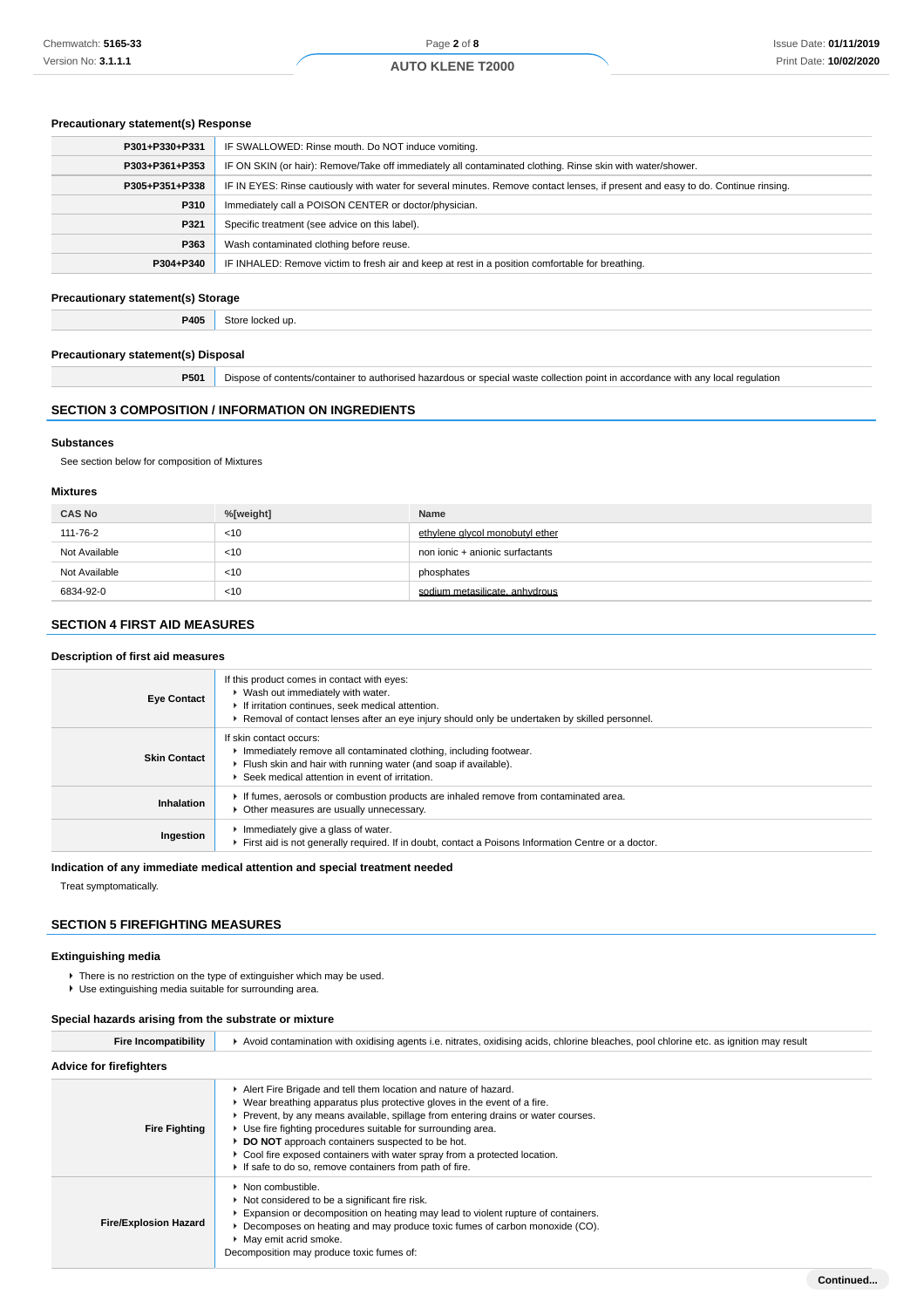| <b>HAZCHEM</b> | other pyrolysis products typical of burning organic material.<br>May emit corrosive fumes.<br>Not Applicable |
|----------------|--------------------------------------------------------------------------------------------------------------|
|                | carbon dioxide (CO2)<br>phosphorus oxides (POx)<br>silicon dioxide (SiO2)                                    |

## **SECTION 6 ACCIDENTAL RELEASE MEASURES**

# **Personal precautions, protective equipment and emergency procedures**

See section 8

#### **Environmental precautions**

See section 12

### **Methods and material for containment and cleaning up**

| <b>Minor Spills</b> | • Clean up all spills immediately.<br>Avoid breathing vapours and contact with skin and eyes.<br>► Control personal contact with the substance, by using protective equipment.<br>Contain and absorb spill with sand, earth, inert material or vermiculite.<br>$\blacktriangleright$ Wipe up.<br>• Place in a suitable, labelled container for waste disposal.                                                |
|---------------------|---------------------------------------------------------------------------------------------------------------------------------------------------------------------------------------------------------------------------------------------------------------------------------------------------------------------------------------------------------------------------------------------------------------|
| <b>Major Spills</b> | Minor hazard.<br>• Clear area of personnel.<br>Alert Fire Brigade and tell them location and nature of hazard.<br>$\triangleright$ Control personal contact with the substance, by using protective equipment as required.<br>Prevent spillage from entering drains or water ways.<br>Contain spill with sand, earth or vermiculite.<br>► Collect recoverable product into labelled containers for recycling. |

Personal Protective Equipment advice is contained in Section 8 of the SDS.

## **SECTION 7 HANDLING AND STORAGE**

### **Precautions for safe handling**

| Safe handling     | Limit all unnecessary personal contact.<br>• Wear protective clothing when risk of exposure occurs.<br>Use in a well-ventilated area.<br>• When handling DO NOT eat, drink or smoke.<br>Always wash hands with soap and water after handling.<br>Avoid physical damage to containers.<br>Use good occupational work practice.                                   |
|-------------------|-----------------------------------------------------------------------------------------------------------------------------------------------------------------------------------------------------------------------------------------------------------------------------------------------------------------------------------------------------------------|
| Other information | Store in original containers.<br>▶ Keep containers securely sealed.<br>Store in a cool, dry, well-ventilated area.<br>Store away from incompatible materials and foodstuff containers.<br>Protect containers against physical damage and check regularly for leaks.<br>► Observe manufacturer's storage and handling recommendations contained within this SDS. |

## **Conditions for safe storage, including any incompatibilities**

| Suitable container             | ▶ Polyethylene or polypropylene container.<br>Packing as recommended by manufacturer.<br>• Check all containers are clearly labelled and free from leaks. |
|--------------------------------|-----------------------------------------------------------------------------------------------------------------------------------------------------------|
| <b>Storage incompatibility</b> | Avoid reaction with oxidising agents<br>Avoid contamination of water, foodstuffs, feed or seed.                                                           |

## **SECTION 8 EXPOSURE CONTROLS / PERSONAL PROTECTION**

## **Control parameters**

## **OCCUPATIONAL EXPOSURE LIMITS (OEL)**

**INGREDIENT DATA**

| Source                          | Ingredient                             | <b>TWA</b><br><b>Material name</b>     |  | <b>STEL</b>         |                    | Peak      |               | <b>Notes</b> |               |
|---------------------------------|----------------------------------------|----------------------------------------|--|---------------------|--------------------|-----------|---------------|--------------|---------------|
| Australia Exposure Standards    | ethylene glycol monobutyl ether        | 20 ppm / 96.9 mg/m3<br>2-Butoxyethanol |  |                     | 242 mg/m3 / 50 ppm |           | Not Available |              | Not Available |
| <b>EMERGENCY LIMITS</b>         |                                        |                                        |  |                     |                    |           |               |              |               |
| Ingredient                      | <b>Material name</b>                   |                                        |  | TEEL-1              |                    | TEEL-2    |               | TEEL-3       |               |
| ethylene glycol monobutyl ether | Butoxyethanol, 2-; (Glycol ether EB)   |                                        |  | 60 ppm              |                    | $120$ ppm |               | 700 ppm      |               |
| sodium metasilicate, anhydrous  | Sodium silicate; (Sodium metasilicate) |                                        |  | $3.8 \text{ mg/m}$  |                    | 42 mg/m3  |               | 250 mg/m3    |               |
|                                 |                                        |                                        |  |                     |                    |           |               |              |               |
| Ingredient                      | <b>Original IDLH</b>                   |                                        |  | <b>Revised IDLH</b> |                    |           |               |              |               |
| ethylene glycol monobutyl ether | 700 ppm                                |                                        |  | Not Available       |                    |           |               |              |               |
| sodium metasilicate, anhydrous  | Not Available                          |                                        |  | Not Available       |                    |           |               |              |               |

### **OCCUPATIONAL EXPOSURE BANDING**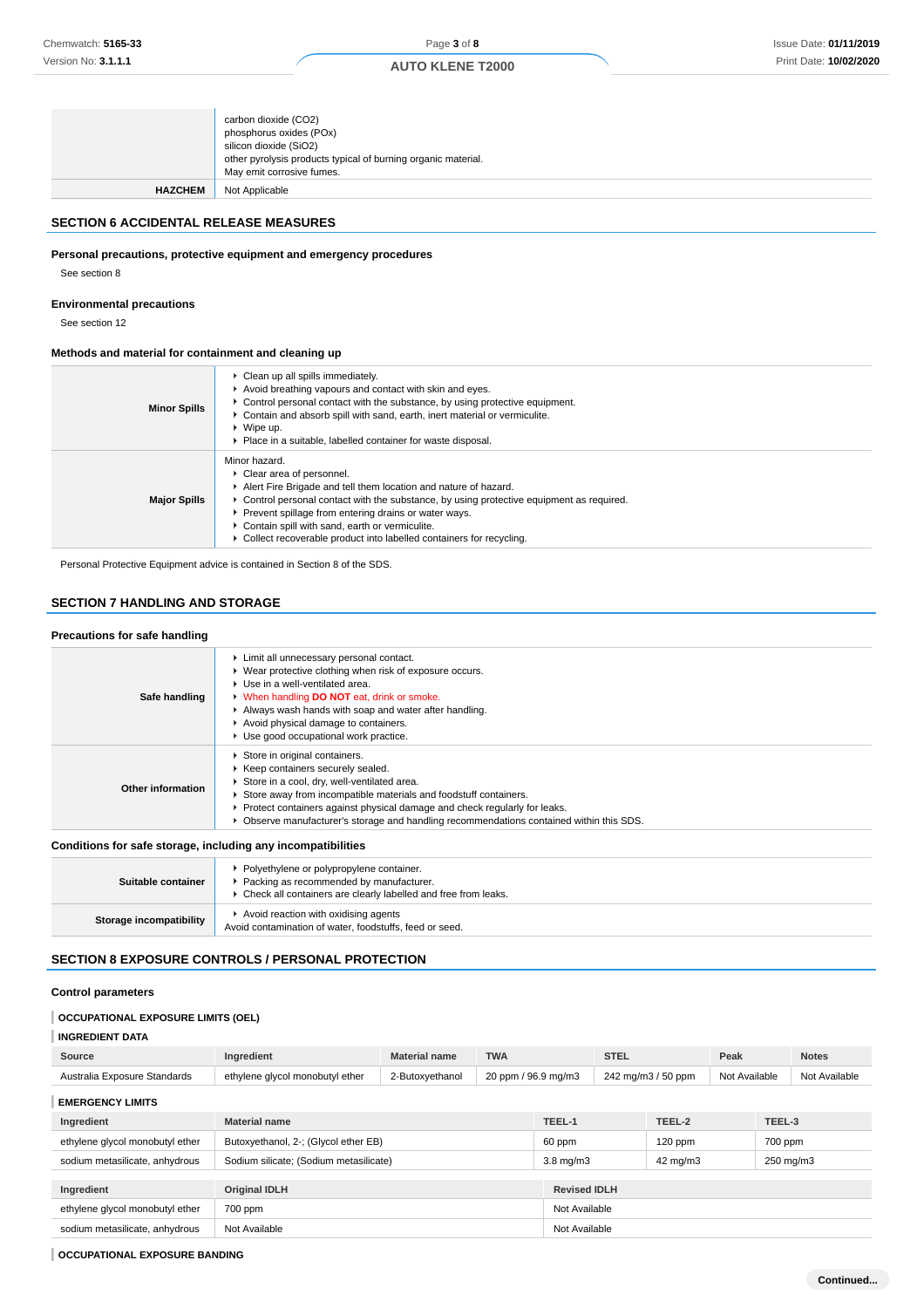| Ingredient                          | <b>Occupational Exposure Band Rating</b>                                                                                                                                                                                                                                                                                                                                                                                                                                                                                                                                                                                                                                                                                                                                                                                                                                                                                                                                                                              | <b>Occupational Exposure Band Limit</b> |  |  |
|-------------------------------------|-----------------------------------------------------------------------------------------------------------------------------------------------------------------------------------------------------------------------------------------------------------------------------------------------------------------------------------------------------------------------------------------------------------------------------------------------------------------------------------------------------------------------------------------------------------------------------------------------------------------------------------------------------------------------------------------------------------------------------------------------------------------------------------------------------------------------------------------------------------------------------------------------------------------------------------------------------------------------------------------------------------------------|-----------------------------------------|--|--|
| sodium metasilicate, anhydrous      | Е                                                                                                                                                                                                                                                                                                                                                                                                                                                                                                                                                                                                                                                                                                                                                                                                                                                                                                                                                                                                                     | $\leq 0.01$ mg/m <sup>3</sup>           |  |  |
| Notes:                              | Occupational exposure banding is a process of assigning chemicals into specific categories or bands based on a chemical's potency and the<br>adverse health outcomes associated with exposure. The output of this process is an occupational exposure band (OEB), which corresponds to a<br>range of exposure concentrations that are expected to protect worker health.                                                                                                                                                                                                                                                                                                                                                                                                                                                                                                                                                                                                                                              |                                         |  |  |
| <b>Exposure controls</b>            |                                                                                                                                                                                                                                                                                                                                                                                                                                                                                                                                                                                                                                                                                                                                                                                                                                                                                                                                                                                                                       |                                         |  |  |
| Appropriate engineering<br>controls | None required when handling small quantities.<br><b>OTHERWISE:</b><br>Engineering controls are used to remove a hazard or place a barrier between the worker and the hazard. Well-designed engineering controls can<br>be highly effective in protecting workers and will typically be independent of worker interactions to provide this high level of protection.<br>The basic types of engineering controls are:<br>Process controls which involve changing the way a job activity or process is done to reduce the risk.<br>Enclosure and/or isolation of emission source which keeps a selected hazard "physically" away from the worker and ventilation that strategically<br>"adds" and "removes" air in the work environment. Ventilation can remove or dilute an air contaminant if designed properly. The design of a<br>ventilation system must match the particular process and chemical or contaminant in use.<br>Employers may need to use multiple types of controls to prevent employee overexposure. |                                         |  |  |
| <b>Personal protection</b>          |                                                                                                                                                                                                                                                                                                                                                                                                                                                                                                                                                                                                                                                                                                                                                                                                                                                                                                                                                                                                                       |                                         |  |  |
| Eye and face protection             | No special equipment for minor exposure i.e. when handling small quantities.<br>OTHERWISE:<br>Safety glasses with side shields.<br>▶ Contact lenses may pose a special hazard; soft contact lenses may absorb and concentrate irritants. A written policy document, describing<br>the wearing of lenses or restrictions on use, should be created for each workplace or task. This should include a review of lens absorption<br>and adsorption for the class of chemicals in use and an account of injury experience. Medical and first-aid personnel should be trained in<br>their removal and suitable equipment should be readily available. In the event of chemical exposure, begin eye irrigation immediately and<br>remove contact lens as soon as practicable.                                                                                                                                                                                                                                               |                                         |  |  |
| <b>Skin protection</b>              | See Hand protection below                                                                                                                                                                                                                                                                                                                                                                                                                                                                                                                                                                                                                                                                                                                                                                                                                                                                                                                                                                                             |                                         |  |  |
| Hands/feet protection               | No special equipment needed when handling small quantities.<br><b>OTHERWISE:</b> Wear chemical protective gloves, e.g. PVC.                                                                                                                                                                                                                                                                                                                                                                                                                                                                                                                                                                                                                                                                                                                                                                                                                                                                                           |                                         |  |  |
| <b>Body protection</b>              | See Other protection below                                                                                                                                                                                                                                                                                                                                                                                                                                                                                                                                                                                                                                                                                                                                                                                                                                                                                                                                                                                            |                                         |  |  |
| Other protection                    | No special equipment needed when handling small quantities.<br><b>OTHERWISE:</b><br>• Overalls.<br>▶ Barrier cream.<br>Eyewash unit.                                                                                                                                                                                                                                                                                                                                                                                                                                                                                                                                                                                                                                                                                                                                                                                                                                                                                  |                                         |  |  |

## **Recommended material(s)**

**GLOVE SELECTION INDEX**

Glove selection is based on a modified presentation of the:

 **"Forsberg Clothing Performance Index".**

 The effect(s) of the following substance(s) are taken into account in the **computergenerated** selection:

AUTO KLENE T2000

| <b>Material</b>       | <b>CPI</b> |
|-----------------------|------------|
| <b>BUTYL</b>          | A          |
| PE/EVAL/PE            | A          |
| SARANEX-23            | A          |
| <b>NEOPRENE</b>       | B          |
| <b>NITRILE</b>        | B          |
| <b>PVC</b>            | B          |
| NAT+NEOPR+NITRILE     | C          |
| <b>NATURAL RUBBER</b> | C          |
| <b>PVA</b>            | C          |

\* CPI - Chemwatch Performance Index

A: Best Selection

B: Satisfactory; may degrade after 4 hours continuous immersion

C: Poor to Dangerous Choice for other than short term immersion

**NOTE**: As a series of factors will influence the actual performance of the glove, a final selection must be based on detailed observation. -

\* Where the glove is to be used on a short term, casual or infrequent basis, factors such as "feel" or convenience (e.g. disposability), may dictate a choice of gloves which might otherwise be unsuitable following long-term or frequent use. A qualified practitioner should be consulted.

## **SECTION 9 PHYSICAL AND CHEMICAL PROPERTIES**

#### **Information on basic physical and chemical properties**

**Appearance** Yellow liquid with citrus odour; mixes with water.

#### **Respiratory protection**

Type A-P Filter of sufficient capacity. (AS/NZS 1716 & 1715, EN 143:2000 & 149:2001, ANSI Z88 or national equivalent)

Where the concentration of gas/particulates in the breathing zone, approaches or exceeds the "Exposure Standard" (or ES), respiratory protection is required. Degree of protection varies with both face-piece and Class of filter; the nature of protection varies with Type of filter.

| <b>Required Minimum</b><br><b>Protection Factor</b> | <b>Half-Face</b><br>Respirator | <b>Full-Face</b><br>Respirator    | <b>Powered Air</b><br>Respirator       |
|-----------------------------------------------------|--------------------------------|-----------------------------------|----------------------------------------|
| up to $10 \times ES$                                | A-AUS P2                       |                                   | A-PAPR-AUS /<br>Class 1 P <sub>2</sub> |
| up to $50 \times ES$                                |                                | A-AUS / Class 1<br>P <sub>2</sub> |                                        |
| up to $100 \times ES$                               |                                | $A-2P2$                           | A-PAPR-2 P2 ^                          |

#### ^ - Full-face

A(All classes) = Organic vapours, B AUS or B1 = Acid gasses, B2 = Acid gas or hydrogen cyanide(HCN), B3 = Acid gas or hydrogen cyanide(HCN), E = Sulfur dioxide(SO2), G = Agricultural chemicals, K = Ammonia(NH3), Hg = Mercury, NO = Oxides of nitrogen,  $\overline{MB}$  = Methyl bromide,  $AX$  = Low boiling point organic compounds(below 65 degC)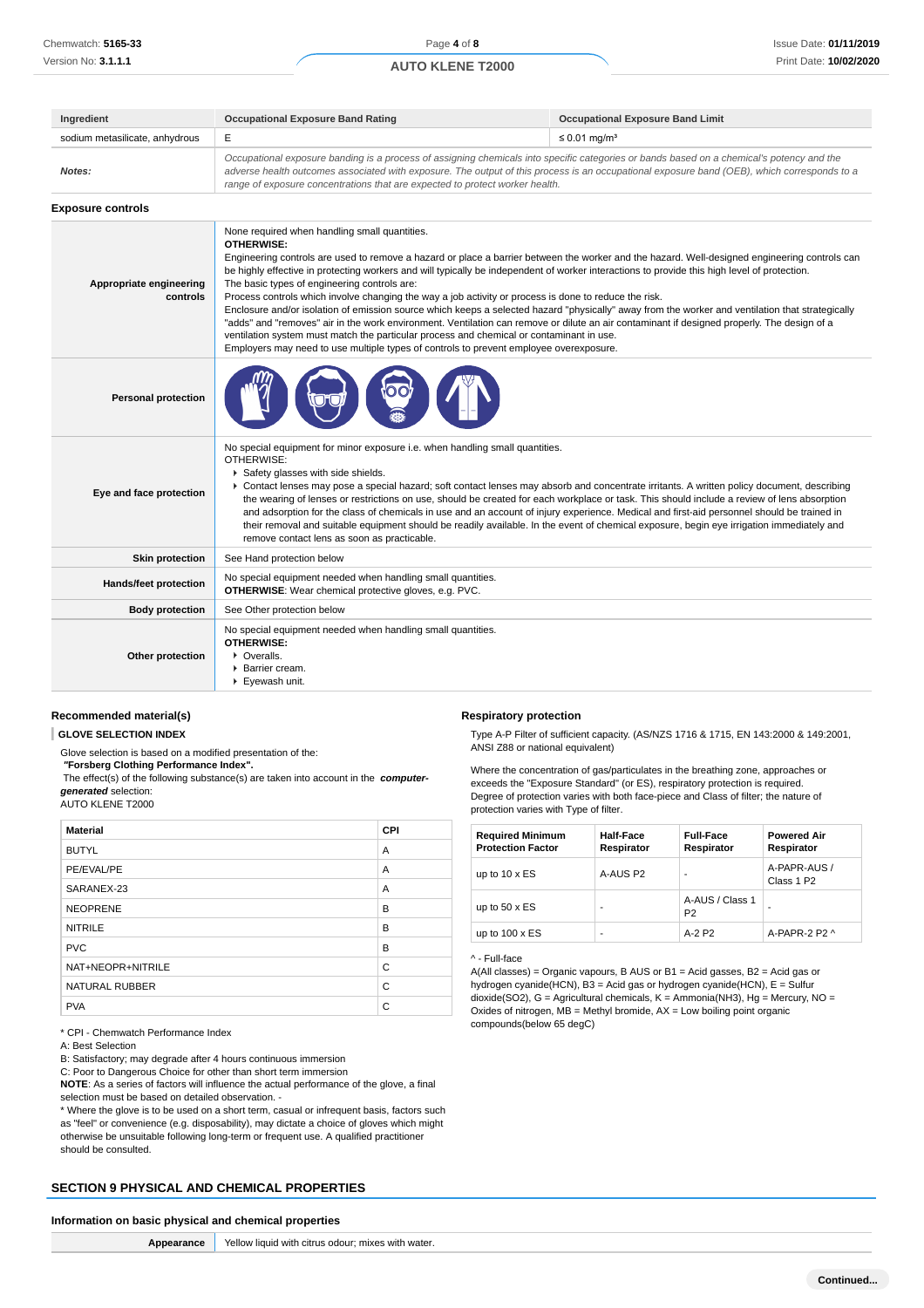| <b>Physical state</b>                           | Liquid         | Relative density (Water = $1$ )            | 1.050          |
|-------------------------------------------------|----------------|--------------------------------------------|----------------|
| Odour                                           | Not Available  | Partition coefficient n-octanol<br>/ water | Not Available  |
| <b>Odour threshold</b>                          | Not Available  | Auto-ignition temperature (°C)             | Not Applicable |
| pH (as supplied)                                | 11.8           | <b>Decomposition temperature</b>           | Not Available  |
| Melting point / freezing point<br>(°C)          | $-0$           | Viscosity (cSt)                            | Not Available  |
| Initial boiling point and boiling<br>range (°C) | ~100           | Molecular weight (g/mol)                   | Not Applicable |
| Flash point (°C)                                | Not Applicable | <b>Taste</b>                               | Not Available  |
| <b>Evaporation rate</b>                         | as for water   | <b>Explosive properties</b>                | Not Available  |
| Flammability                                    | Not Applicable | <b>Oxidising properties</b>                | Not Available  |
| Upper Explosive Limit (%)                       | Not Applicable | Surface Tension (dyn/cm or<br>$mN/m$ )     | Not Available  |
| Lower Explosive Limit (%)                       | Not Applicable | <b>Volatile Component (%vol)</b>           | Not Available  |
| Vapour pressure (kPa)                           | Not Available  | Gas group                                  | Not Available  |
| Solubility in water                             | Miscible       | pH as a solution (1%)                      | Not Available  |
| Vapour density $(Air = 1)$                      | Not Available  | VOC g/L                                    | Not Available  |

## **SECTION 10 STABILITY AND REACTIVITY**

| Reactivity                                 | See section 7                                                                                                                        |
|--------------------------------------------|--------------------------------------------------------------------------------------------------------------------------------------|
| <b>Chemical stability</b>                  | • Unstable in the presence of incompatible materials.<br>▶ Product is considered stable.<br>Hazardous polymerisation will not occur. |
| Possibility of hazardous<br>reactions      | See section 7                                                                                                                        |
| <b>Conditions to avoid</b>                 | See section 7                                                                                                                        |
| Incompatible materials                     | See section 7                                                                                                                        |
| <b>Hazardous decomposition</b><br>products | See section 5                                                                                                                        |

## **SECTION 11 TOXICOLOGICAL INFORMATION**

### **Information on toxicological effects**

| Inhaled                            | The material is not thought to produce adverse health effects or irritation of the respiratory tract (as classified by EC Directives using animal<br>models). Nevertheless, good hygiene practice requires that exposure be kept to a minimum and that suitable control measures be used in an<br>occupational setting. |                                                                                                                                                     |  |  |
|------------------------------------|-------------------------------------------------------------------------------------------------------------------------------------------------------------------------------------------------------------------------------------------------------------------------------------------------------------------------|-----------------------------------------------------------------------------------------------------------------------------------------------------|--|--|
| Ingestion                          | The material has NOT been classified by EC Directives or other classification systems as "harmful by ingestion". This is because of the lack of<br>corroborating animal or human evidence.                                                                                                                              |                                                                                                                                                     |  |  |
| <b>Skin Contact</b>                | There is some evidence to suggest that this material can cause inflammation of the skin on contact in some persons.                                                                                                                                                                                                     |                                                                                                                                                     |  |  |
| Eye                                | characterised by tearing or conjunctival redness (as with windburn).                                                                                                                                                                                                                                                    | Although the liquid is not thought to be an irritant (as classified by EC Directives), direct contact with the eye may produce transient discomfort |  |  |
| Chronic                            |                                                                                                                                                                                                                                                                                                                         | Substance accumulation, in the human body, may occur and may cause some concern following repeated or long-term occupational exposure.              |  |  |
|                                    |                                                                                                                                                                                                                                                                                                                         |                                                                                                                                                     |  |  |
| <b>AUTO KLENE T2000</b>            | <b>TOXICITY</b>                                                                                                                                                                                                                                                                                                         | <b>IRRITATION</b>                                                                                                                                   |  |  |
|                                    | Not Available                                                                                                                                                                                                                                                                                                           | Not Available                                                                                                                                       |  |  |
|                                    | <b>TOXICITY</b>                                                                                                                                                                                                                                                                                                         | <b>IRRITATION</b>                                                                                                                                   |  |  |
|                                    | dermal (rat) LD50: >2000 mg/kg[1]                                                                                                                                                                                                                                                                                       | Eye (rabbit): 100 mg SEVERE                                                                                                                         |  |  |
|                                    |                                                                                                                                                                                                                                                                                                                         |                                                                                                                                                     |  |  |
|                                    | Inhalation (rat) LC50: 449.48655 mg/l/4H <sup>[2]</sup>                                                                                                                                                                                                                                                                 | Eye (rabbit): 100 mg/24h-moderate                                                                                                                   |  |  |
| ethylene glycol monobutyl<br>ether | Oral (rat) LD50: 250 mg/kg <sup>[2]</sup>                                                                                                                                                                                                                                                                               | Eye: adverse effect observed (irritating)[1]                                                                                                        |  |  |
|                                    |                                                                                                                                                                                                                                                                                                                         | Skin (rabbit): 500 mg, open; mild                                                                                                                   |  |  |
|                                    |                                                                                                                                                                                                                                                                                                                         | Skin: adverse effect observed (irritating)[1]                                                                                                       |  |  |
|                                    |                                                                                                                                                                                                                                                                                                                         | Skin: no adverse effect observed (not irritating)[1]                                                                                                |  |  |
|                                    | <b>TOXICITY</b>                                                                                                                                                                                                                                                                                                         | <b>IRRITATION</b>                                                                                                                                   |  |  |
| sodium metasilicate.               | dermal (rat) LD50: $>5000$ mg/kg <sup>[1]</sup>                                                                                                                                                                                                                                                                         | Skin (human): 250 mg/24h SEVERE                                                                                                                     |  |  |
| anhydrous                          | Skin (rabbit): 250 mg/24h SEVERE<br>Oral (rat) LD50: =600 mg/kg $^{[2]}$                                                                                                                                                                                                                                                |                                                                                                                                                     |  |  |
| Legend:                            | 1. Value obtained from Europe ECHA Registered Substances - Acute toxicity 2.* Value obtained from manufacturer's SDS. Unless otherwise<br>specified data extracted from RTECS - Register of Toxic Effect of chemical Substances                                                                                         |                                                                                                                                                     |  |  |
|                                    |                                                                                                                                                                                                                                                                                                                         |                                                                                                                                                     |  |  |

**ETHYLENE GLYCOL MONOBUTYL ETHER** NOTE: Changes in kidney, liver, spleen and lungs are observed in animals exposed to high concentrations of this substance by all routes. \*\* ASCC (NZ) SDS

The material may produce severe irritation to the eye causing pronounced inflammation. Repeated or prolonged exposure to irritants may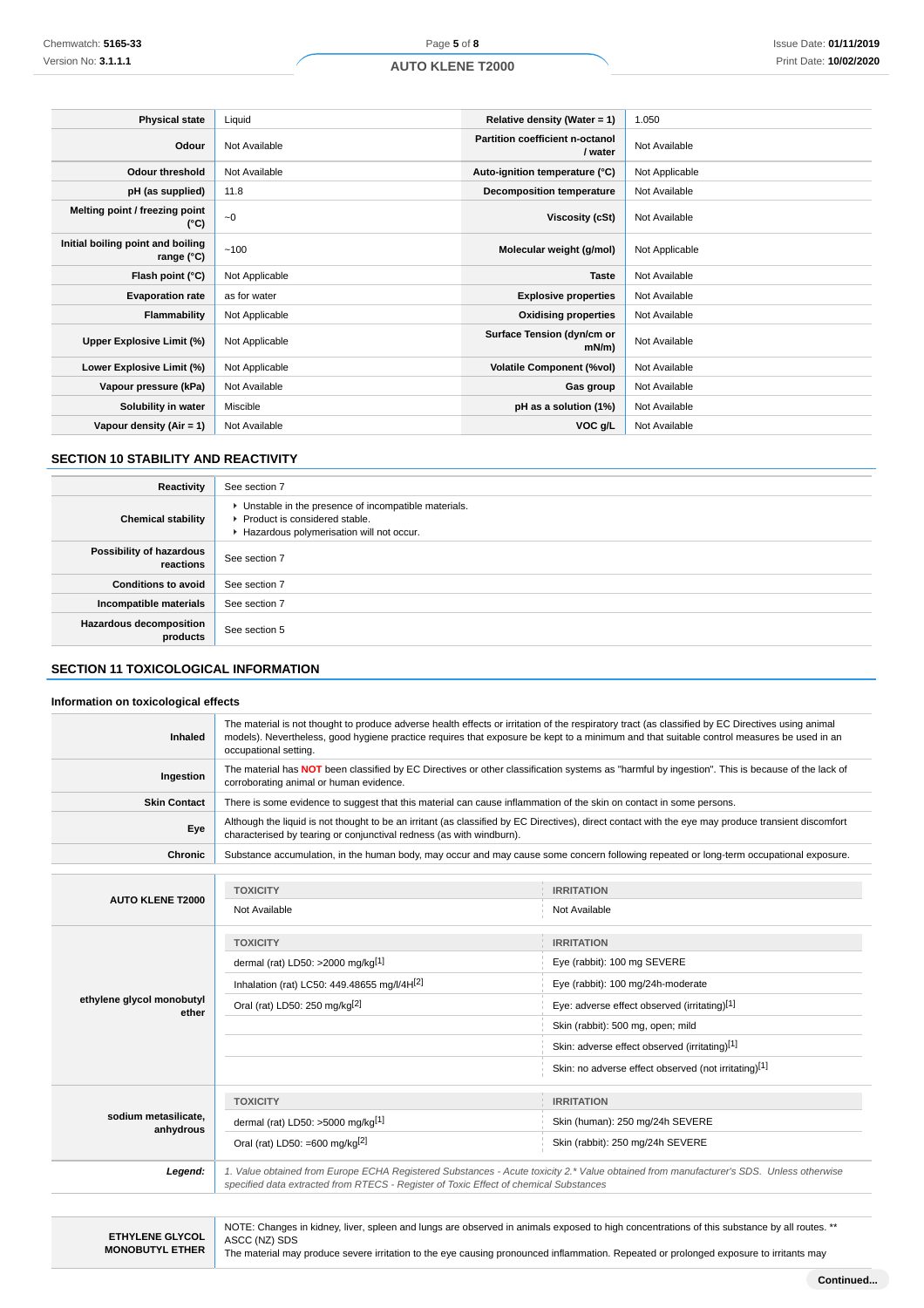|                                             | produce conjunctivitis.<br>The material may cause skin irritation after prolonged or repeated exposure and may produce on contact skin redness, swelling, the production of<br>vesicles, scaling and thickening of the skin.<br>For ethylene glycol monoalkyl ethers and their acetates (EGMAEs):<br>Typical members of this category are ethylene glycol propylene ether (EGPE), ethylene glycol butyl ether (EGBE) and ethylene glycol hexyl ether<br>(EGHE) and their acetates.<br>EGMAEs are substrates for alcohol dehydrogenase isozyme ADH-3, which catalyzes the conversion of their terminal alcohols to aldehydes<br>(which are transient metabolites). Further, rapid conversion of the aldehydes by aldehyde dehydrogenase produces alkoxyacetic acids, which are<br>the predominant urinary metabolites of mono substituted glycol ethers.<br>Acute Toxicity: Oral LD50 values in rats for all category members range from 739 (EGHE) to 3089 mg/kg bw (EGPE), with values increasing<br>with decreasing molecular weight. Four to six hour acute inhalation toxicity studies were conducted for these chemicals in rats at the highest<br>vapour concentrations practically achievable. Values range from LC0 > 85 ppm (508 mg/m3) for EGHE, LC50 > 400ppm (2620 mg/m3) for<br>EGBEA to LC50 > 2132 ppm (9061 mg/m3) for EGPE. No lethality was observed for any of these materials under these conditions. Dermal LD50<br>values in rabbits range from 435 mg/kg bw (EGBE) to 1500 mg/kg bw (EGBEA). Overall these category members can be considered to be of low<br>to moderate acute toxicity.<br>Animal testing showed that exposure to ethylene glycol monobutyl ether resulted in toxicity to both the mother and the embryo. Reproductive<br>effects were thought to be less than that of other monoalkyl ethers of ethylene glycol.<br>Chronic exposure may cause anaemia, with enlargement and fragility of red blood cells. It is thought that in animals butoxyethanol may cause<br>generalized clotting and bone infarction. In animals, 2-butoxyethanol also increased the rate of some cancers, including liver cancer.<br>For ethylene glycol:<br>Ethylene glycol is quickly and extensively absorbed throughout the gastrointestinal tract. Limited information suggests that it is also absorbed<br>through the airways; absorption through skin is apparently slow. Following absorption, it is distributed throughout the body. In humans, it is initially<br>metabolized by alcohol dehydrogenase to form glycoaldehyde, which is rapidly converted to glycolic acid and glyoxal. These breakdown products<br>are oxidized to glyoxylate, which may be further metabolized to formic acid, oxalic acid, and glycine. Breakdown of both glycine and formic acid<br>can generate carbon dioxide, which is one of the major elimination products of ethylene glycol. In addition to exhaled carbon dioxide, ethylene<br>glycol is eliminated in the urine as both the parent compound and glycolic acid. |                                 |   |
|---------------------------------------------|------------------------------------------------------------------------------------------------------------------------------------------------------------------------------------------------------------------------------------------------------------------------------------------------------------------------------------------------------------------------------------------------------------------------------------------------------------------------------------------------------------------------------------------------------------------------------------------------------------------------------------------------------------------------------------------------------------------------------------------------------------------------------------------------------------------------------------------------------------------------------------------------------------------------------------------------------------------------------------------------------------------------------------------------------------------------------------------------------------------------------------------------------------------------------------------------------------------------------------------------------------------------------------------------------------------------------------------------------------------------------------------------------------------------------------------------------------------------------------------------------------------------------------------------------------------------------------------------------------------------------------------------------------------------------------------------------------------------------------------------------------------------------------------------------------------------------------------------------------------------------------------------------------------------------------------------------------------------------------------------------------------------------------------------------------------------------------------------------------------------------------------------------------------------------------------------------------------------------------------------------------------------------------------------------------------------------------------------------------------------------------------------------------------------------------------------------------------------------------------------------------------------------------------------------------------------------------------------------------------------------------------------------------------------------------------------------------------------------------------------------------------------------------------------------------------------------------------------------------------------------------------------------------------------------------------------------------------------------------------------------------------------------------------|---------------------------------|---|
| SODIUM METASILICATE,<br><b>ANHYDROUS</b>    | The material may cause severe skin irritation after prolonged or repeated exposure and may produce on contact skin redness, swelling, the<br>production of vesicles, scaling and thickening of the skin. Repeated exposures may produce severe ulceration.<br>Asthma-like symptoms may continue for months or even years after exposure to the material ends. This may be due to a non-allergic condition<br>known as reactive airways dysfunction syndrome (RADS) which can occur after exposure to high levels of highly irritating compound. Main<br>criteria for diagnosing RADS include the absence of previous airways disease in a non-atopic individual, with sudden onset of persistent<br>asthma-like symptoms within minutes to hours of a documented exposure to the irritant. Other criteria for diagnosis of RADS include a reversible<br>airflow pattern on lung function tests, moderate to severe bronchial hyperreactivity on methacholine challenge testing, and the lack of minimal<br>lymphocytic inflammation, without eosinophilia. RADS (or asthma) following an irritating inhalation is an infrequent disorder with rates related to<br>the concentration of and duration of exposure to the irritating substance. On the other hand, industrial bronchitis is a disorder that occurs as a<br>result of exposure due to high concentrations of irritating substance (often particles) and is completely reversible after exposure ceases. The<br>disorder is characterized by difficulty breathing, cough and mucus production.                                                                                                                                                                                                                                                                                                                                                                                                                                                                                                                                                                                                                                                                                                                                                                                                                                                                                                                                                                                                                                                                                                                                                                                                                                                                                                                                                                                                                                                                                |                                 |   |
| <b>Acute Toxicity</b>                       | ×                                                                                                                                                                                                                                                                                                                                                                                                                                                                                                                                                                                                                                                                                                                                                                                                                                                                                                                                                                                                                                                                                                                                                                                                                                                                                                                                                                                                                                                                                                                                                                                                                                                                                                                                                                                                                                                                                                                                                                                                                                                                                                                                                                                                                                                                                                                                                                                                                                                                                                                                                                                                                                                                                                                                                                                                                                                                                                                                                                                                                                        | Carcinogenicity                 | × |
| <b>Skin Irritation/Corrosion</b>            | ✔                                                                                                                                                                                                                                                                                                                                                                                                                                                                                                                                                                                                                                                                                                                                                                                                                                                                                                                                                                                                                                                                                                                                                                                                                                                                                                                                                                                                                                                                                                                                                                                                                                                                                                                                                                                                                                                                                                                                                                                                                                                                                                                                                                                                                                                                                                                                                                                                                                                                                                                                                                                                                                                                                                                                                                                                                                                                                                                                                                                                                                        | <b>Reproductivity</b>           | × |
| <b>Serious Eye Damage/Irritation</b>        | ✔                                                                                                                                                                                                                                                                                                                                                                                                                                                                                                                                                                                                                                                                                                                                                                                                                                                                                                                                                                                                                                                                                                                                                                                                                                                                                                                                                                                                                                                                                                                                                                                                                                                                                                                                                                                                                                                                                                                                                                                                                                                                                                                                                                                                                                                                                                                                                                                                                                                                                                                                                                                                                                                                                                                                                                                                                                                                                                                                                                                                                                        | <b>STOT - Single Exposure</b>   | × |
| <b>Respiratory or Skin</b><br>sensitisation | ×                                                                                                                                                                                                                                                                                                                                                                                                                                                                                                                                                                                                                                                                                                                                                                                                                                                                                                                                                                                                                                                                                                                                                                                                                                                                                                                                                                                                                                                                                                                                                                                                                                                                                                                                                                                                                                                                                                                                                                                                                                                                                                                                                                                                                                                                                                                                                                                                                                                                                                                                                                                                                                                                                                                                                                                                                                                                                                                                                                                                                                        | <b>STOT - Repeated Exposure</b> | × |
| <b>Mutagenicity</b>                         | ×                                                                                                                                                                                                                                                                                                                                                                                                                                                                                                                                                                                                                                                                                                                                                                                                                                                                                                                                                                                                                                                                                                                                                                                                                                                                                                                                                                                                                                                                                                                                                                                                                                                                                                                                                                                                                                                                                                                                                                                                                                                                                                                                                                                                                                                                                                                                                                                                                                                                                                                                                                                                                                                                                                                                                                                                                                                                                                                                                                                                                                        | <b>Aspiration Hazard</b>        | × |

**Legend:**  $\mathbf{X}$  – Data either not available or does not fill the criteria for classification – Data available to make classification

## **SECTION 12 ECOLOGICAL INFORMATION**

| <b>Toxicity</b>                    |                  |                           |                                                                                                                                                                                                                                                                                                                                                                                                 |                  |                  |
|------------------------------------|------------------|---------------------------|-------------------------------------------------------------------------------------------------------------------------------------------------------------------------------------------------------------------------------------------------------------------------------------------------------------------------------------------------------------------------------------------------|------------------|------------------|
|                                    | <b>ENDPOINT</b>  | <b>TEST DURATION (HR)</b> | <b>SPECIES</b>                                                                                                                                                                                                                                                                                                                                                                                  | <b>VALUE</b>     | <b>SOURCE</b>    |
| <b>AUTO KLENE T2000</b>            | Not<br>Available | Not Available             | Not Available                                                                                                                                                                                                                                                                                                                                                                                   | Not<br>Available | Not<br>Available |
|                                    | <b>ENDPOINT</b>  | <b>TEST DURATION (HR)</b> | <b>SPECIES</b>                                                                                                                                                                                                                                                                                                                                                                                  | <b>VALUE</b>     | <b>SOURCE</b>    |
|                                    | LC50             | 96                        | Fish                                                                                                                                                                                                                                                                                                                                                                                            | 1-700mg/L        | 2                |
| ethylene glycol monobutyl<br>ether | EC50             | 48                        | Crustacea                                                                                                                                                                                                                                                                                                                                                                                       | ca.1-800mg/L     | $\overline{2}$   |
|                                    | EC50             | 72                        | Algae or other aquatic plants<br>1-840mg/L                                                                                                                                                                                                                                                                                                                                                      |                  | 2                |
|                                    | <b>NOEC</b>      | 24                        | Crustacea                                                                                                                                                                                                                                                                                                                                                                                       | $>1$ -mg/L       | $\overline{2}$   |
|                                    | <b>ENDPOINT</b>  | <b>TEST DURATION (HR)</b> | <b>SPECIES</b>                                                                                                                                                                                                                                                                                                                                                                                  | <b>VALUE</b>     | <b>SOURCE</b>    |
| sodium metasilicate,               | LC50             | 96                        | Fish                                                                                                                                                                                                                                                                                                                                                                                            | 2-320mg/L        | $\overline{2}$   |
| anhydrous                          | EC50             | 48                        | 1-700mg/L<br>Crustacea                                                                                                                                                                                                                                                                                                                                                                          |                  | 2                |
|                                    | <b>EC50</b>      | 72                        | Algae or other aquatic plants                                                                                                                                                                                                                                                                                                                                                                   | 207mg/L          | 2                |
| Legend:                            |                  |                           | Extracted from 1. IUCLID Toxicity Data 2. Europe ECHA Registered Substances - Ecotoxicological Information - Aquatic Toxicity 3. EPIWIN Suite<br>V3.12 (QSAR) - Aquatic Toxicity Data (Estimated) 4. US EPA, Ecotox database - Aquatic Toxicity Data 5. ECETOC Aquatic Hazard Assessment<br>Data 6. NITE (Japan) - Bioconcentration Data 7. METI (Japan) - Bioconcentration Data 8. Vendor Data |                  |                  |

# **Persistence and degradability**

| Ingredient                      | Persistence: Water/Soil           | <b>Persistence: Air</b>       |
|---------------------------------|-----------------------------------|-------------------------------|
| ethylene glycol monobutyl ether | $\vert$ LOW (Half-life = 56 days) | LOW (Half-life $= 1.37$ days) |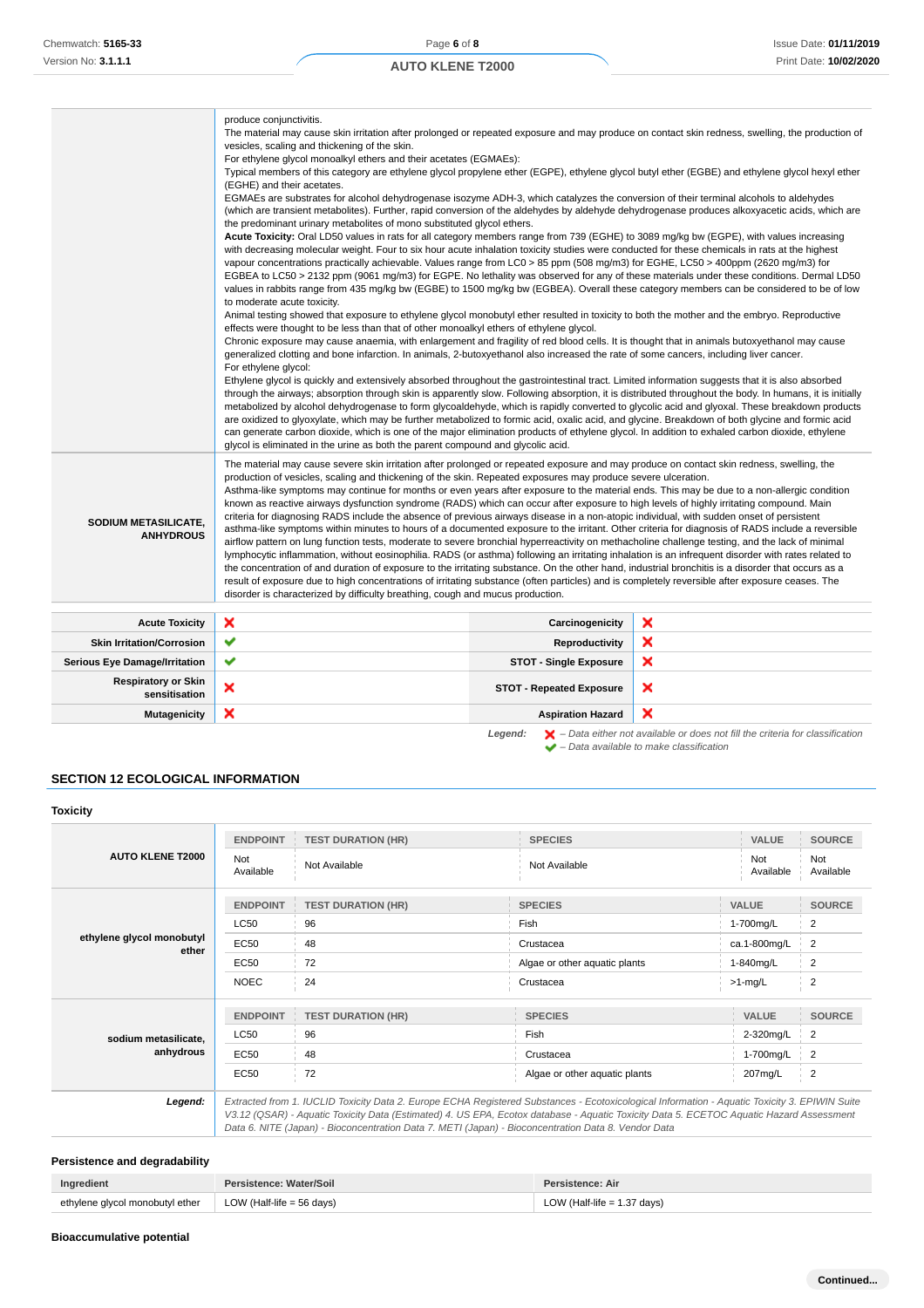| Ingredient                      | <b>Bioaccumulation</b> |  |  |  |
|---------------------------------|------------------------|--|--|--|
| ethylene glycol monobutyl ether | LOW (BCF = $2.51$ )    |  |  |  |
| Mobility in soil                |                        |  |  |  |
|                                 |                        |  |  |  |
| Ingredient                      | <b>Mobility</b>        |  |  |  |

## **SECTION 13 DISPOSAL CONSIDERATIONS**

| Waste treatment methods      |                                                                                                                                                                                                                                                                                                                                                                                                                                                                                                                                                  |
|------------------------------|--------------------------------------------------------------------------------------------------------------------------------------------------------------------------------------------------------------------------------------------------------------------------------------------------------------------------------------------------------------------------------------------------------------------------------------------------------------------------------------------------------------------------------------------------|
| Product / Packaging disposal | Recycle wherever possible.<br>► Consult manufacturer for recycling options or consult local or regional waste management authority for disposal if no suitable treatment or<br>disposal facility can be identified.<br>Dispose of by: burial in a land-fill specifically licensed to accept chemical and / or pharmaceutical wastes or incineration in a licensed<br>apparatus (after admixture with suitable combustible material).<br>Decontaminate empty containers. Observe all label safequards until containers are cleaned and destroyed. |
|                              |                                                                                                                                                                                                                                                                                                                                                                                                                                                                                                                                                  |

#### **SECTION 14 TRANSPORT INFORMATION**

## **Labels Required**

| NC                            |
|-------------------------------|
| N <sub>IO</sub><br>Annlicable |

## **Land transport (ADG): NOT REGULATED FOR TRANSPORT OF DANGEROUS GOODS**

**Air transport (ICAO-IATA / DGR): NOT REGULATED FOR TRANSPORT OF DANGEROUS GOODS**

**Sea transport (IMDG-Code / GGVSee): NOT REGULATED FOR TRANSPORT OF DANGEROUS GOODS**

**Transport in bulk according to Annex II of MARPOL and the IBC code**

Australia Dangerous Goods Code (ADG Code) - List of Emergency Action Codes Australia Hazardous Chemical Information System (HCIS) - Hazardous Chemicals

Not Applicable

## **SECTION 15 REGULATORY INFORMATION**

### **Safety, health and environmental regulations / legislation specific for the substance or mixture**

## **ETHYLENE GLYCOL MONOBUTYL ETHER IS FOUND ON THE FOLLOWING REGULATORY LISTS**

| Australia Dangerous Goods Code (ADG Code) - Dangerous Goods List                 | GESAMP/EHS Composite List - GESAMP Hazard Profiles                                 |  |  |  |
|----------------------------------------------------------------------------------|------------------------------------------------------------------------------------|--|--|--|
| Australia Dangerous Goods Code (ADG Code) - List of Emergency Action Codes       | IMO IBC Code Chapter 17: Summary of minimum requirements                           |  |  |  |
| Australia Exposure Standards                                                     | IMO MARPOL 73/78 (Annex II) - List of Other Liquid Substances                      |  |  |  |
| Australia Hazardous Chemical Information System (HCIS) - Hazardous Chemicals     | International Agency for Research on Cancer (IARC) - Agents Classified by the IARC |  |  |  |
| Australia Inventory of Chemical Substances (AICS)                                | Monographs                                                                         |  |  |  |
| Australia Standard for the Uniform Scheduling of Medicines and Poisons (SUSMP) - | International Air Transport Association (IATA) Dangerous Goods Regulations         |  |  |  |
| Part 2, Section Seven - Appendix I                                               | International Maritime Dangerous Goods Requirements (IMDG Code)                    |  |  |  |
| Australia Standard for the Uniform Scheduling of Medicines and Poisons (SUSMP) - | United Nations Recommendations on the Transport of Dangerous Goods Model           |  |  |  |
| Schedule 6                                                                       | Regulations                                                                        |  |  |  |
|                                                                                  |                                                                                    |  |  |  |
| SODIUM METASILICATE, ANHYDROUS IS FOUND ON THE FOLLOWING REGULATORY LISTS        |                                                                                    |  |  |  |
| Australia Dangerous Goods Code (ADG Code) - Dangerous Goods List                 | International Air Transport Association (IATA) Dangerous Goods Regulations         |  |  |  |

Regulations

International Maritime Dangerous Goods Requirements (IMDG Code) United Nations Recommendations on the Transport of Dangerous Goods Model

# Australia Inventory of Chemical Substances (AICS)

**National Inventory Status**

| <b>National Inventory</b>     | <b>Status</b>                                                        |
|-------------------------------|----------------------------------------------------------------------|
| Australia - AICS              | Yes                                                                  |
| Canada - DSL                  | Yes                                                                  |
| Canada - NDSL                 | No (sodium metasilicate, anhydrous; ethylene glycol monobutyl ether) |
| China - IECSC                 | Yes                                                                  |
| Europe - EINEC / ELINCS / NLP | Yes                                                                  |
| Japan - ENCS                  | Yes                                                                  |
| Korea - KECI                  | Yes                                                                  |
| New Zealand - NZIoC           | Yes                                                                  |
| Philippines - PICCS           | Yes                                                                  |
| USA - TSCA                    | Yes                                                                  |
| Taiwan - TCSI                 | Yes                                                                  |
| Mexico - INSQ                 | Yes                                                                  |
| Vietnam - NCI                 | Yes                                                                  |